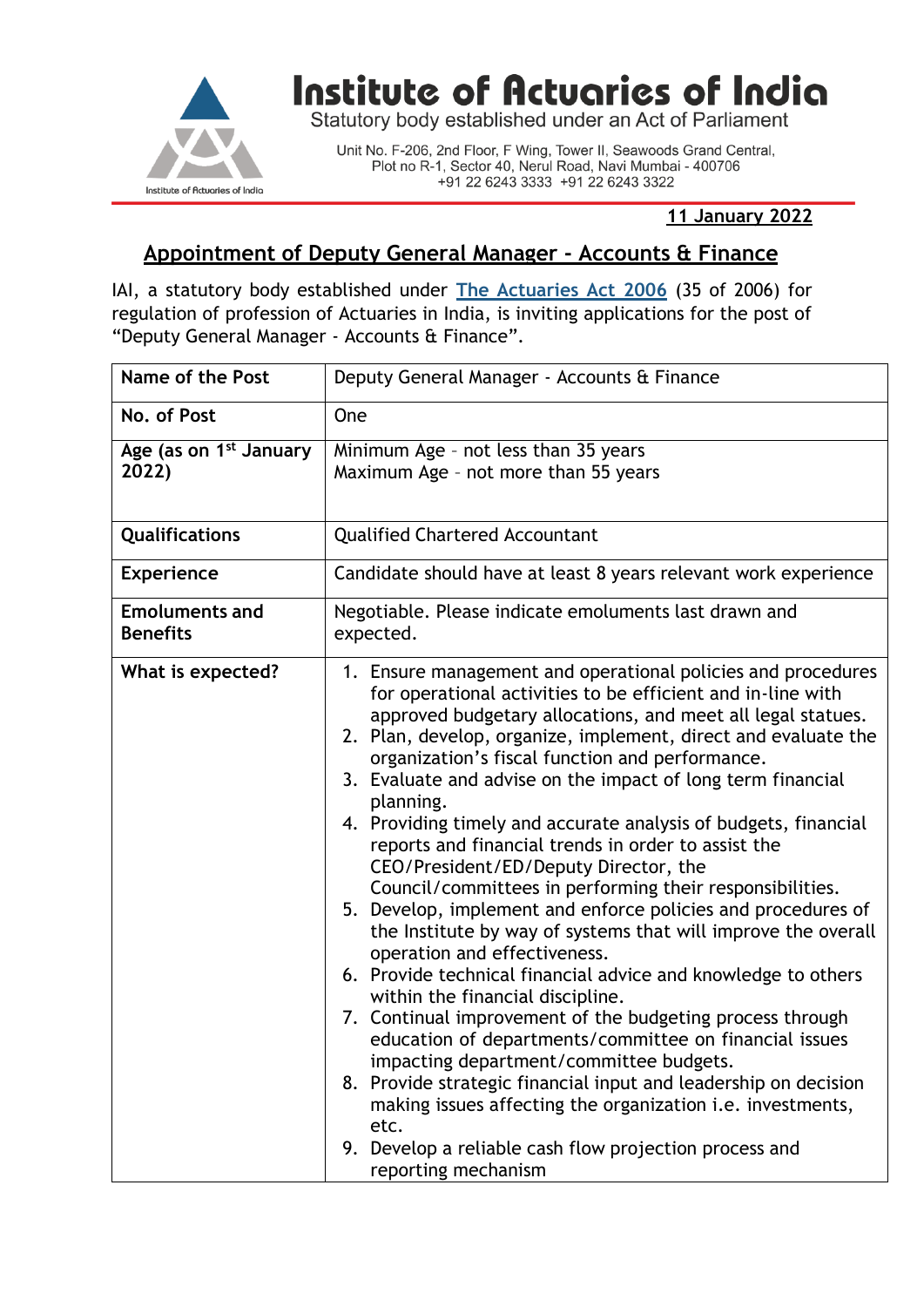

## **Institute of Actuaries of India**<br>Statutory body established under an Act of Parliament

Unit No. F-206, 2nd Floor, F Wing, Tower II, Seawoods Grand Central, Plot no R-1, Sector 40, Nerul Road, Navi Mumbai - 400706 +91 22 6243 3333 +91 22 6243 3322

|                                                     | 10. Be an advisor from the financial perspective on any<br>contracts into which the Institute may enter.                                                                                                                                                                                                                                                                                                                                                                                                                                                                                                                                                                                                                                                                                                                                                                                                                                                                                                                                                                                                                                                                                                        |
|-----------------------------------------------------|-----------------------------------------------------------------------------------------------------------------------------------------------------------------------------------------------------------------------------------------------------------------------------------------------------------------------------------------------------------------------------------------------------------------------------------------------------------------------------------------------------------------------------------------------------------------------------------------------------------------------------------------------------------------------------------------------------------------------------------------------------------------------------------------------------------------------------------------------------------------------------------------------------------------------------------------------------------------------------------------------------------------------------------------------------------------------------------------------------------------------------------------------------------------------------------------------------------------|
|                                                     | 11. Establish and implement internal controls, finance policies<br>and procedures, administrative and IT systems to ensure                                                                                                                                                                                                                                                                                                                                                                                                                                                                                                                                                                                                                                                                                                                                                                                                                                                                                                                                                                                                                                                                                      |
|                                                     | that the organization's day-to-day operational activities are                                                                                                                                                                                                                                                                                                                                                                                                                                                                                                                                                                                                                                                                                                                                                                                                                                                                                                                                                                                                                                                                                                                                                   |
|                                                     | efficient and effective, and are in-line with approved<br>strategic initiatives and budgetary allocations                                                                                                                                                                                                                                                                                                                                                                                                                                                                                                                                                                                                                                                                                                                                                                                                                                                                                                                                                                                                                                                                                                       |
|                                                     | 12. Works with the CEO/ED to proactively eliminate financial                                                                                                                                                                                                                                                                                                                                                                                                                                                                                                                                                                                                                                                                                                                                                                                                                                                                                                                                                                                                                                                                                                                                                    |
|                                                     | and legal risk to IAI.<br>13. Review, draft, implement and monitor internal controls and                                                                                                                                                                                                                                                                                                                                                                                                                                                                                                                                                                                                                                                                                                                                                                                                                                                                                                                                                                                                                                                                                                                        |
|                                                     | financial policies and procedures                                                                                                                                                                                                                                                                                                                                                                                                                                                                                                                                                                                                                                                                                                                                                                                                                                                                                                                                                                                                                                                                                                                                                                               |
|                                                     | 14. Ensure that all statutory requirements of the organization<br>are met                                                                                                                                                                                                                                                                                                                                                                                                                                                                                                                                                                                                                                                                                                                                                                                                                                                                                                                                                                                                                                                                                                                                       |
|                                                     | 15. Work closely with Auditors and Audit Committee and comply<br>with the requirements.                                                                                                                                                                                                                                                                                                                                                                                                                                                                                                                                                                                                                                                                                                                                                                                                                                                                                                                                                                                                                                                                                                                         |
|                                                     | 16. Finalisation of Accounts                                                                                                                                                                                                                                                                                                                                                                                                                                                                                                                                                                                                                                                                                                                                                                                                                                                                                                                                                                                                                                                                                                                                                                                    |
|                                                     | 17. Filing / Defending tax related legal matter through<br>Consultant / Advisor                                                                                                                                                                                                                                                                                                                                                                                                                                                                                                                                                                                                                                                                                                                                                                                                                                                                                                                                                                                                                                                                                                                                 |
|                                                     | 18. Any other matters may be assigned by Competent Authority.                                                                                                                                                                                                                                                                                                                                                                                                                                                                                                                                                                                                                                                                                                                                                                                                                                                                                                                                                                                                                                                                                                                                                   |
| <b>Preferred Knowledge</b><br>and Skill Requirement | 1. Ability to lead from front and result orientation<br>2. Strong financial management acumen; knowledge of<br>accounting procedures and protocols, budget administration<br>and financial forecasting, data analysis and reporting<br>3. Knowledge of Indian Laws<br>4. Strong experience in the automation and processing of<br>payments/receipts<br>5. Strong human resource management expertise; ability to<br>supervise and mentor staff and engage staff members and<br>inspire credibility, confidence and build consensus<br>6. Strong interpersonal skills and the proven ability to provide<br>leadership to a team and to work in a team environment<br>7. Ability to plan, organize and lead the implementation of<br>plans and processes<br>8. Strong knowledge of HR/Finance /IT/legal functions<br>9. Excellent written and oral communication, presentation and<br>negotiation skills<br>10. Strong interpersonal skills and the proven ability to provide<br>leadership to a team and to work in a team environment<br>11. Demonstrated capacity to think strategically with expertise<br>in complex problem solving, decision making and critical<br>thinking skills, displays good judgment |
| Term                                                | 12. Effective at proactively assessing and resolving conflicts<br>Appointment is on a full-time basis                                                                                                                                                                                                                                                                                                                                                                                                                                                                                                                                                                                                                                                                                                                                                                                                                                                                                                                                                                                                                                                                                                           |
|                                                     |                                                                                                                                                                                                                                                                                                                                                                                                                                                                                                                                                                                                                                                                                                                                                                                                                                                                                                                                                                                                                                                                                                                                                                                                                 |